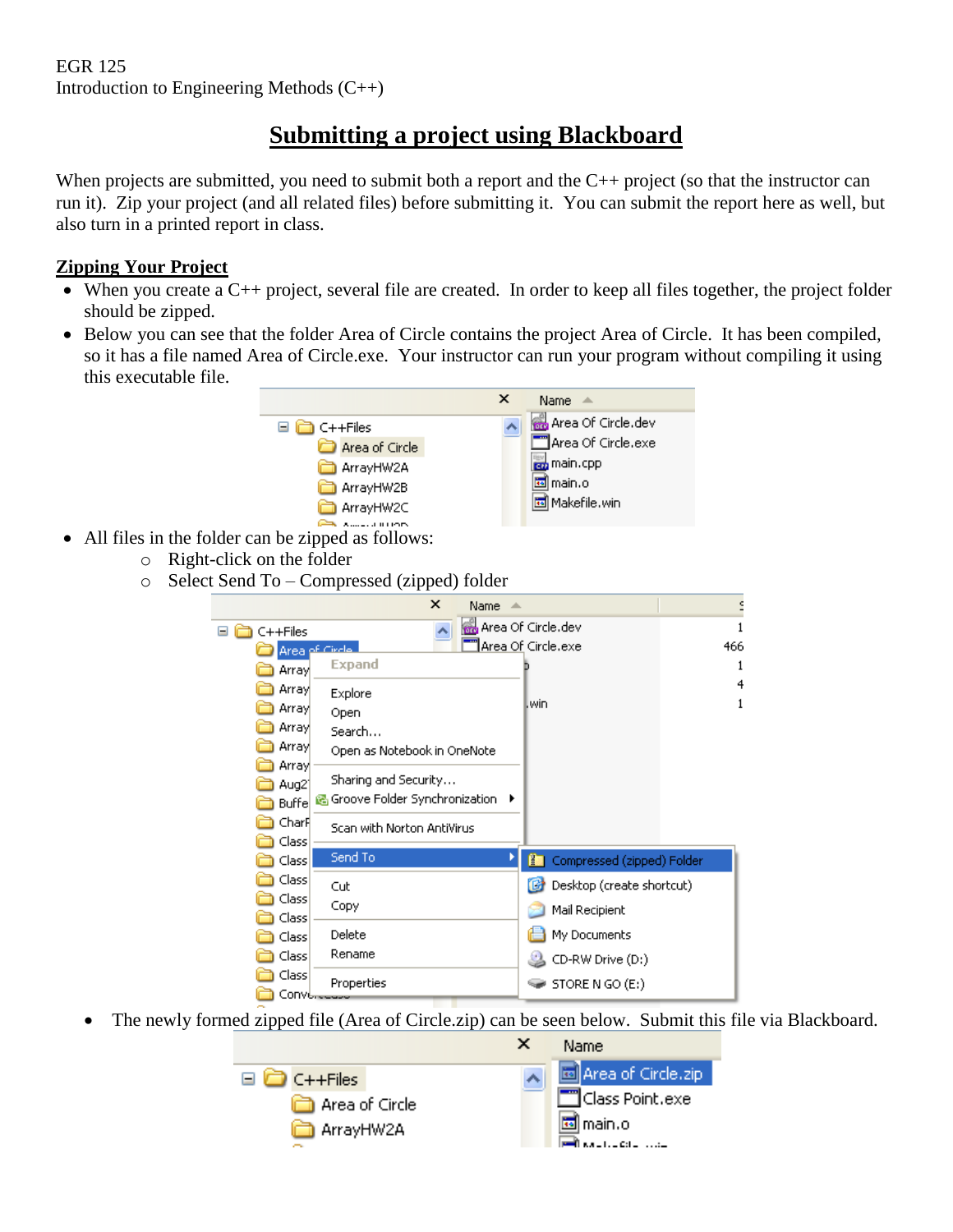- Suppose that you have created a report for your project using Microsoft Word named Project1Report.docx.
- Submit the following two files via Blackboard:
	- o Project1Report.docx (optional)
	- o Area of Circle.zip (this must be submitted via Blackboard)
- Log into Blackboard and locate the project. Select the link *View/Complete Assignment* under the project name. This link is used to obtain a copy of the assignment as well as to submit your project.



## **Programming Projects**



#### **Format for Programming Projects.docx**

Format for Programming Projects.docx (16.885 Kb)



⊺⊽

### **Submitting a Project Using Blackboard**

The attached document contains instructions for submitting a project. There is also a link below for submitting a project. Use the link below as a class exercise to practice submitting a project.

For actual projects look for the link with the project for submitting your project.

#### >> View/Complete Assignment: Submitting a Project Using Blackboard

#### **Programming Assignment #1**

Use the link below to obtain a copy of the programming assignment. Also use the link below to submit your project when it is due. Be sure to read the document "Submitting Projects Using Blackboard" for instructions on how to submit projects.

>> View/Complete Assignment: Programming Assignment #1

Use this link to view a programming assignment and also to submit your project